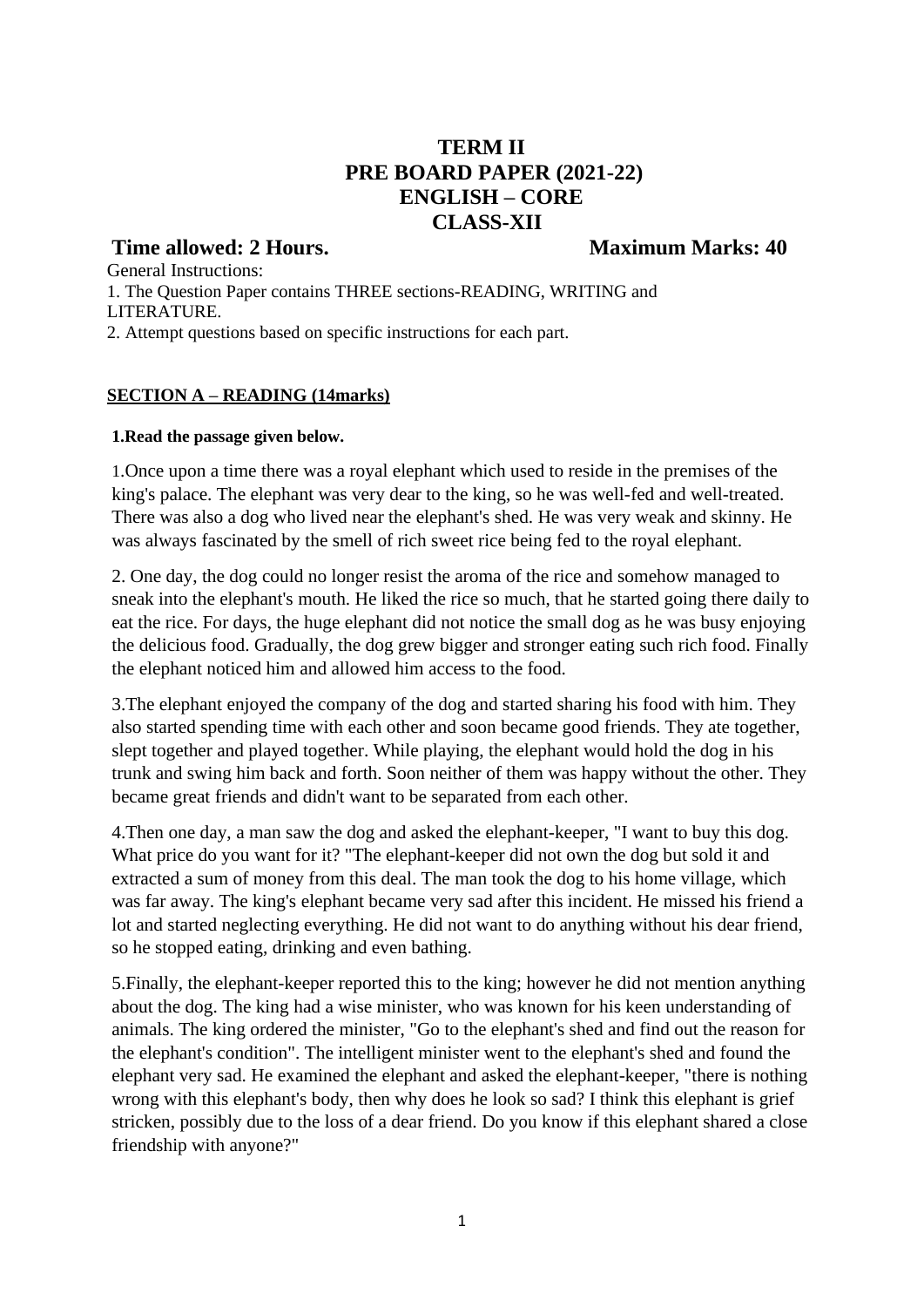6.The elephant-keeper said, "There was a dog who used to eat, sleep and play with the elephant. He was taken by a stranger three days ago". The minister went back to the king and said, "Your majesty, in my opinion, the royal elephant is not sick, but he his lonesome without his dear friend, the dog". The king said, "You are right, friendship is one of the most wonderful things of life. Do you know where that dog is?

7.The Minister replied, "elephant-keeper has informed me that a stranger took him away and he does not know his whereabouts". The king asked, "How can we bring back my elephant's friend and make him happy again?" The minister suggested, "Your Majesty, make a declaration, that whoever has the dog that used to live at the royal elephant's shed will be penalized". The king did the same and the man who had taken the dog, instantly turned him loose when he heard the proclamation.

8.As soon as he was freed, the dog ran back as fast as he could to the elephant's shed. The elephant was so delighted to see the dog that he picked his friend up with his trunk and swung him back and forth. The dog wagged his tail, while the elephant sparkled with happiness. The king was content to see the elephant happy once again and rewarded the minister for his wise judgment.

### **Based on your understanding of the passage, answer ANY EIGHT questions from the nine given below. (1X8=8)**

| <b>i.</b> Why according to you was the elephant treated so well?                                                                                                                                                 | (1)            |
|------------------------------------------------------------------------------------------------------------------------------------------------------------------------------------------------------------------|----------------|
| <b>ii.</b> What does the use of the phrase 'resist the aroma' suggest in the context of the writer's<br>viewpoint about the dog?                                                                                 | (1)            |
| <b>iii.</b> How do you know that the elephant enjoyed the company of the dog?                                                                                                                                    | (1)            |
| iv. Cite a point in evidence, from the text, to suggest that the elephant had become very sad.                                                                                                                   | (1)            |
| v. State any one trait of the elephant keeper that is evident from paragraph 5, lines 1-2 and<br>provide a reason for your choice.                                                                               | $\bf(1)$       |
| <b>vi.</b> What was the minister's diagnosis of the elephant's condition?                                                                                                                                        | (1)            |
| <b>vii.</b> Rewrite the given sentence by replacing the underlined word with another one, from<br>paragraph no.7.<br>The location of the treasure can be found on the secret map of the island.                  | (1)            |
| viii. Select a suitable phrase from paragraph 8 to complete the following sentence<br>appropriately. Gazing out at the softly falling snowflakes, another of the ceaseless wonders<br>of mother nature, her eyes | $\mathbf{(1)}$ |

**ix.** Analyse why the elephant was happy again in the context of "friendship is one of the most wonderful things of life." **(1)**

### **2. Read the passage given below**

1. Technology has advanced tremendously and has taken control of our daily lives. Every household has at least one television set, laptop or desktop. It is not an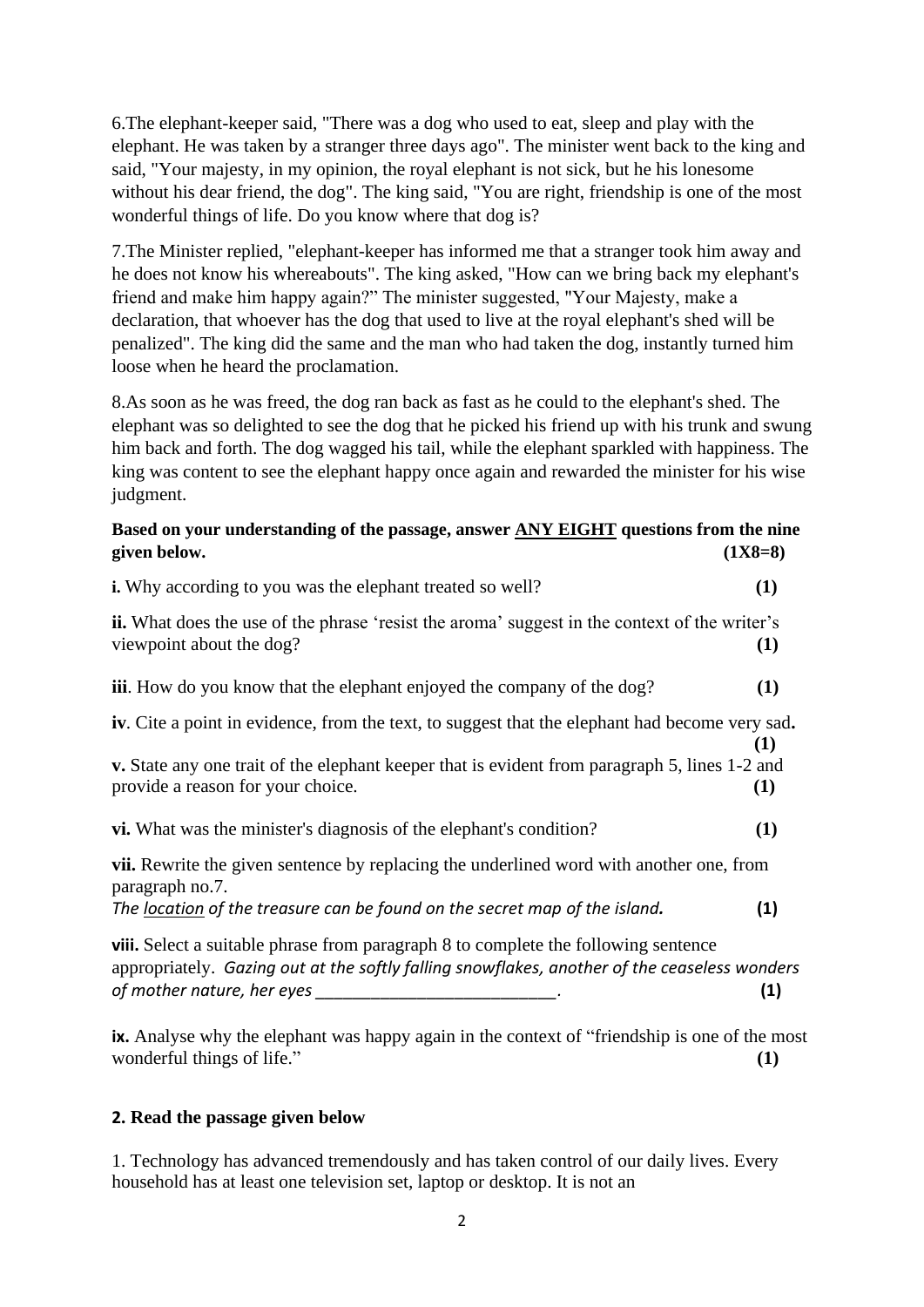uncommon sight to see kids playing with smart phones or tablets nowadays. We cannot deny how much technology has helped us, but are we exposing ourselves and our children to too much of it?

2. There has been much research, surveys and plenty of debate among educators, policymakers, paediatricians and parents on the benefits and advantages of technology over the years.The kids are able to talk to friends and family who are far away. They enhance your child's curiosity and encourage him to explore from the safety of your home. Pushing keys and using the mouse help in fine-tuning your child's fine motor skill which enhances their eye-hand coordination. Studies carried out by independent researchers have found that the use of technologies could support home learning.



3. However, technological interactivity can never replace human interaction as current technology cannot replace the human element of interaction between parent and child. The technology may affect the pre-scholars' developing cognitive and social skills. The extensive use of tablet computers does not encourage innovative learning. It also increases aggressive responses from playing violent video games. As mentally stimulating as they are, technological devices do not promote physical stimulation as much as physical activity. The responses received from parents and teachers during the survey conducted

### **2. Based on your understanding of the passage, answer ANY SIX out of the seven questions given below. (1X6-6)**

| <b>i.</b> What does the writer mean by 'taken control of our daily lives'?                                          | (1)      |
|---------------------------------------------------------------------------------------------------------------------|----------|
| <b>ii.</b> What do kids play with nowadays?                                                                         | (1)      |
| <b>iii.</b> Technology has helped us, but are we exposing ourselves and our children to too much of<br>it? Comment. | (1)      |
| <b>iv.</b> State two negative fallouts of the extensive use of technology.                                          | (1)      |
| v. Technological interactivity can never replace human interaction according to the survey.<br>Comment.             | $\bf(1)$ |
| vi. Pushing keys and using the mouse are very beneficial to children. Substantiate.                                 | (1)      |

**vii**. With reference to the pie diagram, write any two positive conclusions about the benefits and advantages of technology. (1)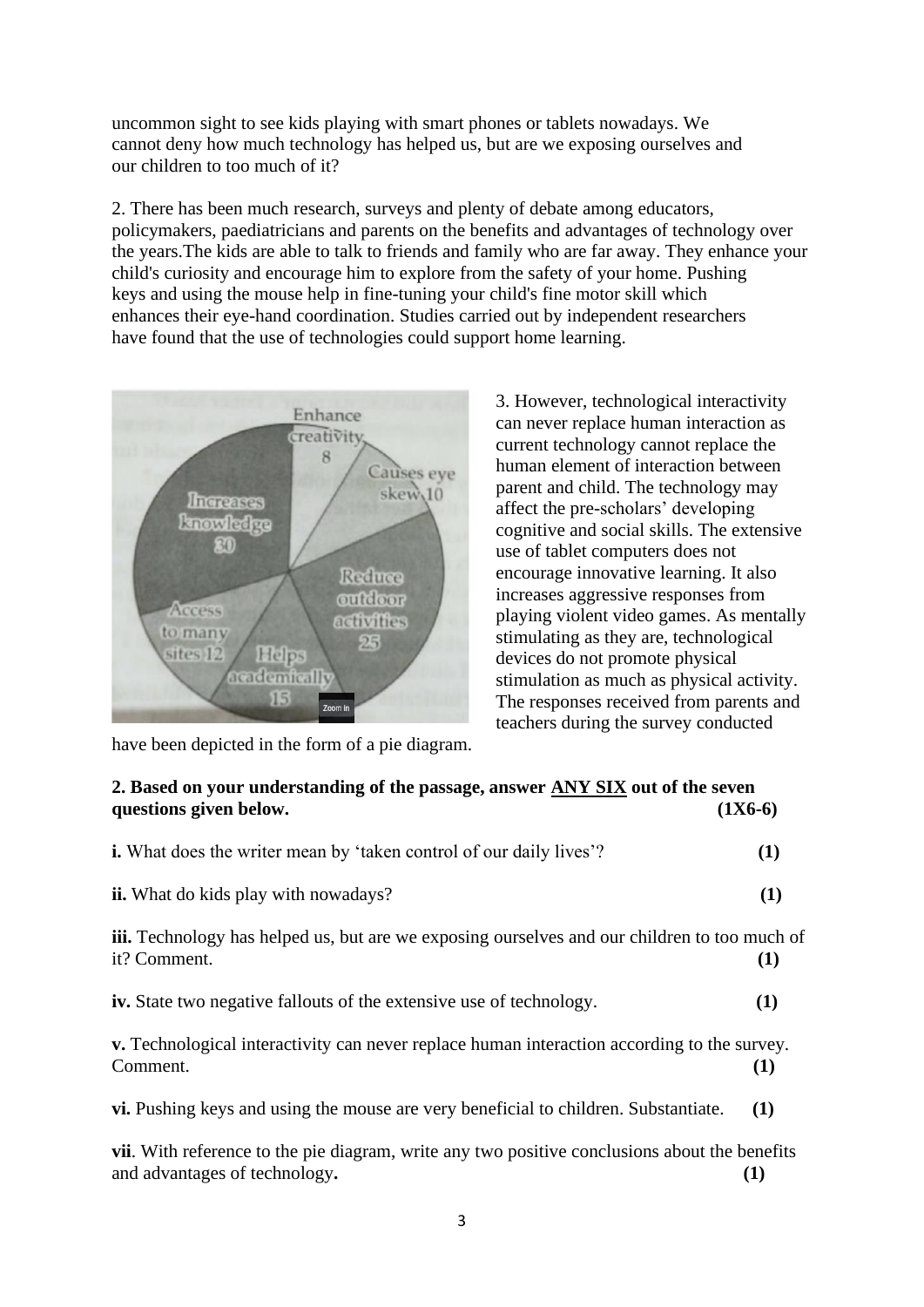## **SECTION B - WRITING (8 marks)**

**3.** You are the Principal of K.M. School, Bhiwani. Your school is organising its Annual Sports Day. Draft an invitation to be sent to the parents. **(3)** 

**4.** Attempt **ANY ONE** from A and B given below. **(5)**

**A.**You are Namrata, residing at House No. B-94, Balimela Road, Malkangiri, Delhi 110059. You came across the following classified advertisement in The Hindustan Times. Write a letter, in about 120-150 words, applying for the position of Accountant in Star International School.

#### **SITUATION VACANT**

**WANTED** Accountant, aged 30-35 years. Candidate should possess good accounting skills along with an outgoing personality and effective communication skills. Apply within five days of the advertisement to The Principal, Star International School, 42 R.G. Complex Road, Borivali, Mumbai 67

#### **OR**

**B.** A Blood Donation camp had been organised by an NGO, "Health for You" at Sunshine Colony, Delhi. You are Prerna. Your newspaper had deputed you to cover this event. As a newspaper reporter of The Times of India, use the given cues along with your own ideas to write a report about the same in 120-150 words.

- Inauguration
- Large crowd
- Volunteers
- Banners
- Registration
- Blood donation
- Closing

# **SECTION C - LITERATURE (18 marks)**

**5.**Attempt **ANY FIVE** out of the six questions given below within 40 words each. (2X5=10)

**i.** "When, at about ten o'clock, they drove back from the church, the young girl sat and hung her head even more dejectedly than usual." Which two reasons forced her to behave in this manner? **(2)**

**ii**. "The battle of Champaran is won" What led Gandhiji to make this remark? **(2)**

**iii**. How does Keats explain that the beauty that we see is not short lived? **(2)**